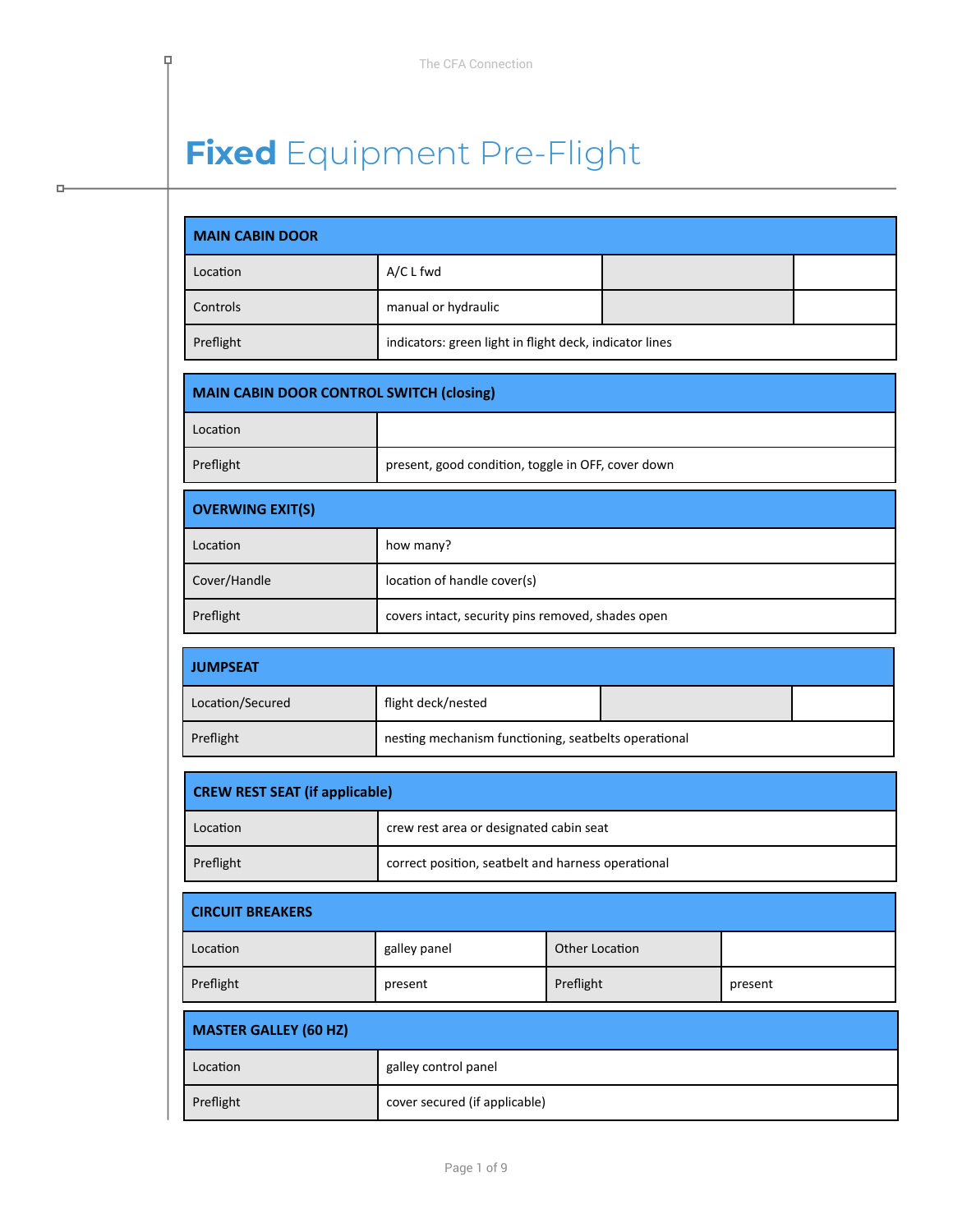

 $\overline{P}$ 











| <b>EXIT SIGNS</b> |                                                               |
|-------------------|---------------------------------------------------------------|
| Locations         |                                                               |
| Preflight         | Pilots pre-flight test/all lights on and functioning properly |

| l EMERGENCY LIGHTS |                                                               |  |
|--------------------|---------------------------------------------------------------|--|
| Location           |                                                               |  |
| Preflight          | Pilots pre-flight test/all lights on and functioning properly |  |

| <b>CABIN COMPARTMENT DOOR LATCH(s)</b> |                         |  |
|----------------------------------------|-------------------------|--|
| Location                               |                         |  |
| Preflight                              | are in secured position |  |

| <b>CABIN SEAT BELTS and/or HARNESSES</b> |                                                         |  |  |
|------------------------------------------|---------------------------------------------------------|--|--|
| Location                                 |                                                         |  |  |
| Preflight                                | present, accessible (harnesses connected if applicable) |  |  |
|                                          |                                                         |  |  |
|                                          |                                                         |  |  |
|                                          |                                                         |  |  |
|                                          |                                                         |  |  |
|                                          |                                                         |  |  |
|                                          |                                                         |  |  |

| galley (forward and/or aft)<br>Location<br>test call/chimes to flight deck<br>Preflight | <b>INTERPHONE</b> (if applicable) |  |  |
|-----------------------------------------------------------------------------------------|-----------------------------------|--|--|
|                                                                                         |                                   |  |  |
|                                                                                         |                                   |  |  |

| <b>THERAPEUTIC OXYGEN - Port</b> |                         |  |  |
|----------------------------------|-------------------------|--|--|
| Location                         |                         |  |  |
| Sealed                           | protector cover         |  |  |
| Preflight                        | present, good condition |  |  |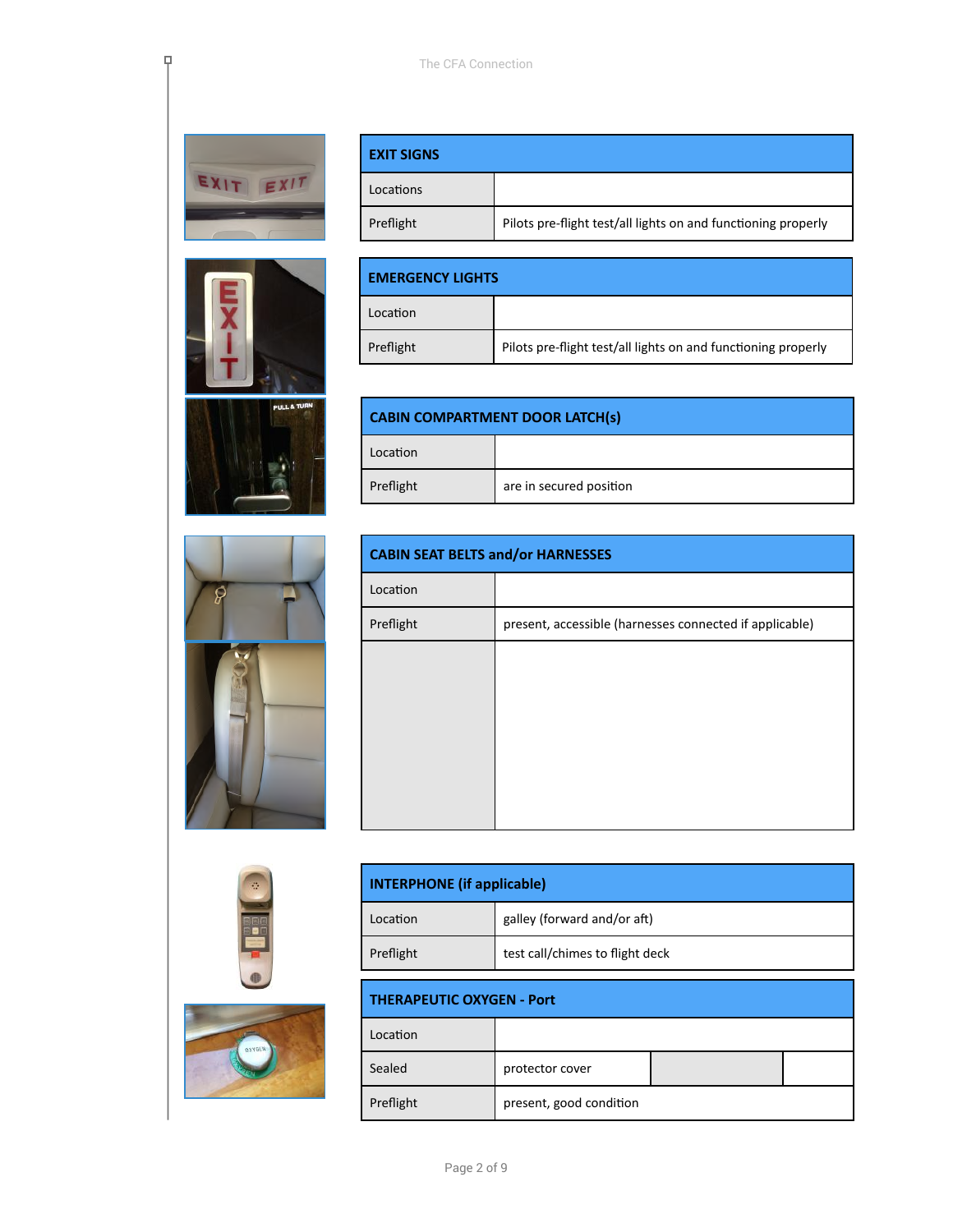

Ę.



| <b>HALON Fire Extinguisher - Waste Container (Lavatory)</b> |                                      |                       |     |
|-------------------------------------------------------------|--------------------------------------|-----------------------|-----|
| Storage/Secured                                             | Self Activating System/Auto<br>Fixed |                       |     |
| Preflight                                                   | Bracketed (mounted)                  | <b>Types of Fires</b> | ABC |

| <b>SMOKE EVACUATION VALVE (Available on some Gulfstream Aircraft)</b> |                                                 |  |  |
|-----------------------------------------------------------------------|-------------------------------------------------|--|--|
| Storage/Secured<br>Fixed                                              |                                                 |  |  |
| Preflight                                                             | lever and toggle switch<br>in correct positions |  |  |



 $\Box$ 

 $\Box$ 

| <b>SMOKE DETECTOR</b> |                             |  |  |
|-----------------------|-----------------------------|--|--|
| Storage/Secured       | Fixed                       |  |  |
| Sealed                |                             |  |  |
| Preflight             | present, constant LED light |  |  |

# **Portable** Equipment Pre-Flight



#### **Portable Equipment - Safety & Security**

|                 | <b>PASSENGER SAFETY BRIEFING CARDS</b>  |                                 |  |
|-----------------|-----------------------------------------|---------------------------------|--|
| Storage/Secured |                                         | one per passenger seat required |  |
| Preflight       | present, accurate and in good condition |                                 |  |

| <b>OVERWING EXIT LOCKING PINS (if applicable)</b> |                                                       |                       |
|---------------------------------------------------|-------------------------------------------------------|-----------------------|
| Storage/Secured                                   |                                                       | one per overwing exit |
| Preflight                                         | present, "remove before flight" strap attached to pin |                       |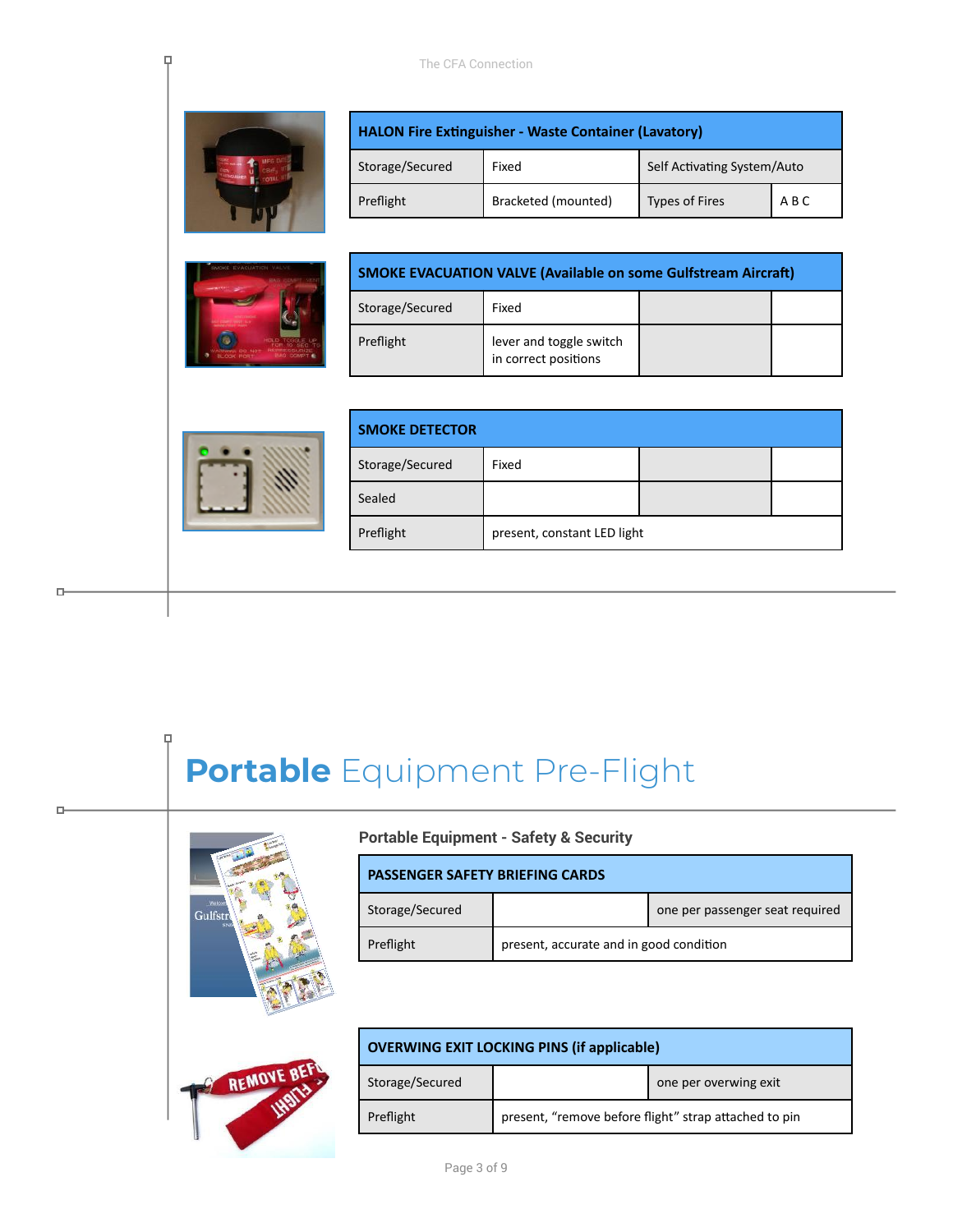#### **Portable Equipment - Smoke/Fire**



 $\overline{P}$ 





Г







| <b>HALON Fire Extinguisher</b> |                                                   |                       |           |
|--------------------------------|---------------------------------------------------|-----------------------|-----------|
| Storage/Secured                | Mounted brackets                                  | Range                 | $3-15$ ft |
| Sealed                         | Wire or plastic<br>Seal through pull ring         | Duration              | 9 secs    |
| Preflight                      | Needle in green area of<br>gage, bracketed/sealed | <b>Types of Fires</b> | ABC       |

| <b>WATER (H2O) Fire Extinguisher</b>                            |                        |          |         |  |
|-----------------------------------------------------------------|------------------------|----------|---------|--|
| Storage/Secured<br>Mounted bracket<br>10 <sub>ft</sub><br>Range |                        |          |         |  |
| Sealed                                                          | Wire seal in cartridge | Duration | 30 secs |  |
| Preflight<br>Bracketed/sealed<br><b>Types of Fires</b><br>А     |                        |          |         |  |

# **SMOKE HOOD - Oxygen Generator**

| Storage/Secured | Hard case                        |          |                  |
|-----------------|----------------------------------|----------|------------------|
| Sealed          |                                  | Duration | $15 \text{ min}$ |
| Preflight       | Case in good condition<br>Sealed |          |                  |

| <b>SMOKE HOOD - Oxygen Supplied</b> |                                             |          |        |
|-------------------------------------|---------------------------------------------|----------|--------|
| Storage/Secured                     | Bracketed pouch                             |          |        |
| Sealed                              | Sealed                                      | Duration | 15 min |
| Preflight                           | Blue dot (moisture)<br>if dot is PINK (bad) |          |        |

| <b>POB W/ SMOKE MASK</b> |                                                         |  |  |
|--------------------------|---------------------------------------------------------|--|--|
| Storage/Secured          | bracketed and in pouch                                  |  |  |
| Sealed                   |                                                         |  |  |
| Preflight                | minimum of 1500 psi, smoke mask attached in "quick don" |  |  |

| <b>CRASH AXE (if applicable - Flight Deck ONLY)</b> |                                      |  |
|-----------------------------------------------------|--------------------------------------|--|
| Storage/Secured<br>Bracketed and cover              |                                      |  |
| Preflight                                           | present, secured w/ protective cover |  |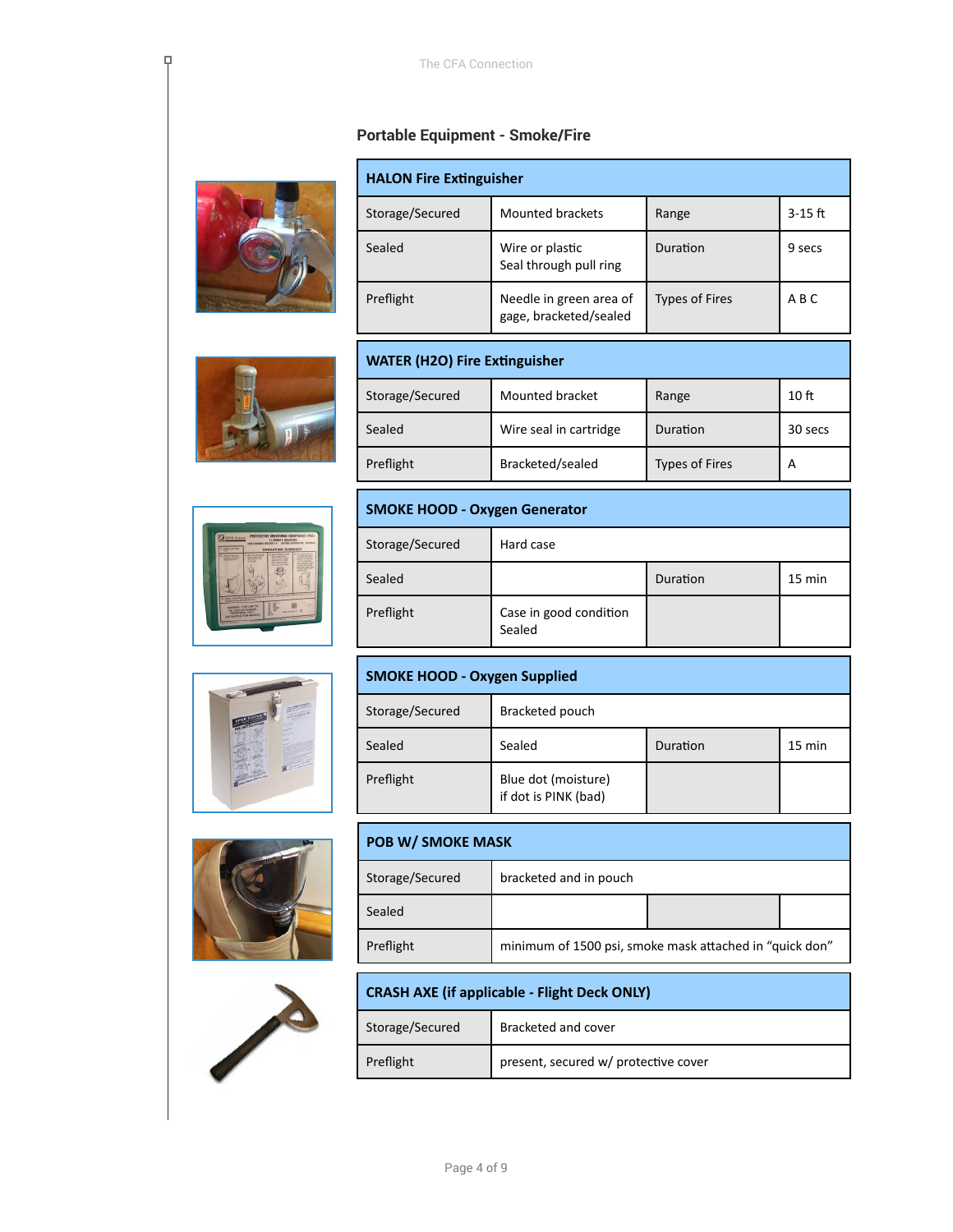# **Portable Equipment - Ditching/Survival Equipment**



P,

| <b>LIFE VESTS</b> |                                             |  |
|-------------------|---------------------------------------------|--|
| Storage/Secured   | TBD - standard location is at base of seats |  |
| Sealed            | pouch sealed                                |  |
| Preflight         | Present, pouch unopened                     |  |



| <b>LIFE RAFTS</b> |                                                    |  |
|-------------------|----------------------------------------------------|--|
| Storage/Secured   | TBD - under divan, in storage closet or cargo hold |  |
| Sealed            |                                                    |  |
| Preflight         | present, good condition                            |  |



| SUPPLEMENTAL SURVIVAL EQUIPMENT (only if separate from life raft) |        |  |  |
|-------------------------------------------------------------------|--------|--|--|
| Storage/Secured                                                   |        |  |  |
| Sealed                                                            | velcro |  |  |
| present, appears in good condition and unopened<br>Preflight      |        |  |  |

# **Portable Equipment - Lighting**



| <b>FLASHLIGHTS</b> |                                                         |
|--------------------|---------------------------------------------------------|
| Storage/Secured    |                                                         |
| Preflight          | present, secured and working properly (spare batteries) |



| <b>BREAKAWAY FLASHLIGHTS (if applicable)</b> |                                              |
|----------------------------------------------|----------------------------------------------|
| Storage/Secured<br>bracket                   |                                              |
| Preflight                                    | secured, plastic seal and blinking red light |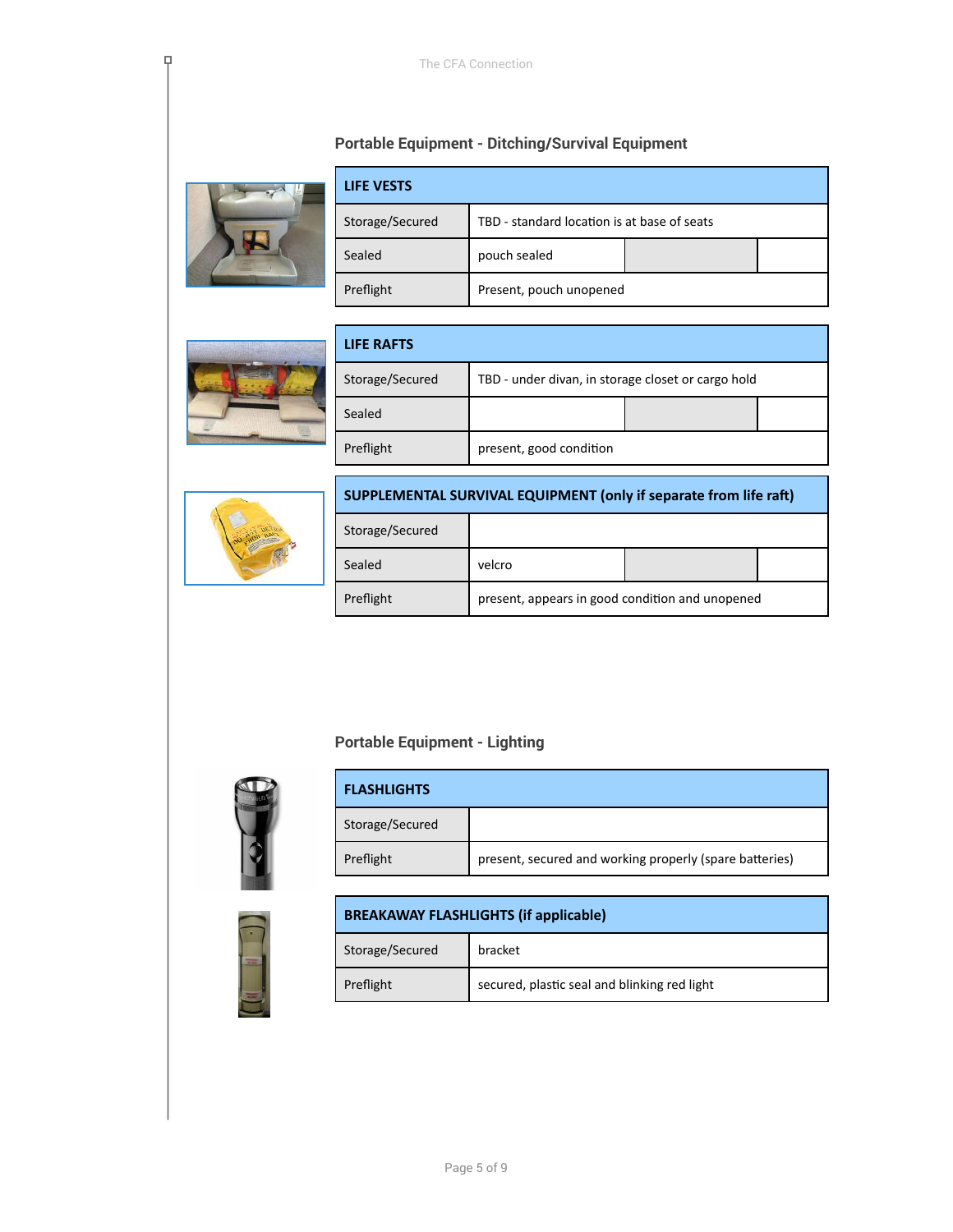#### **Portable Equipment - Medical/First Aid**



Ę.

| <b>POB - Portable Oxygen Bottle</b> |                                |  |  |
|-------------------------------------|--------------------------------|--|--|
| Storage/Secured                     | bracket                        |  |  |
| Sealed                              |                                |  |  |
| Preflight                           | min of 1500 psi, mask attached |  |  |





| <b>THERAPEUTIC OXYGEN - Standard Mask (Yellow Cup)</b> |                         |  |  |
|--------------------------------------------------------|-------------------------|--|--|
| Storage/Secured                                        |                         |  |  |
| Sealed                                                 | in plastic bag or pouch |  |  |
| Preflight<br>present, good condition, unopened         |                         |  |  |





| Sealed    | plastic or wire seal |  |
|-----------|----------------------|--|
| Preflight | present and sealed   |  |





| <b>MEDICAL KIT</b> |                      |  |  |
|--------------------|----------------------|--|--|
| Storage/Secured    |                      |  |  |
| Sealed             | plastic or wire seal |  |  |
| Preflight          | present and sealed   |  |  |

## **INTERNATIONAL or ADVANCED AVIATION MEDICAL KIT (AAMK)**

| Storage/Secured |                       |  |
|-----------------|-----------------------|--|
| Sealed          | plastic or wire seals |  |
| Preflight       | present and sealed    |  |

**FIRST AID KIT (BASIC)**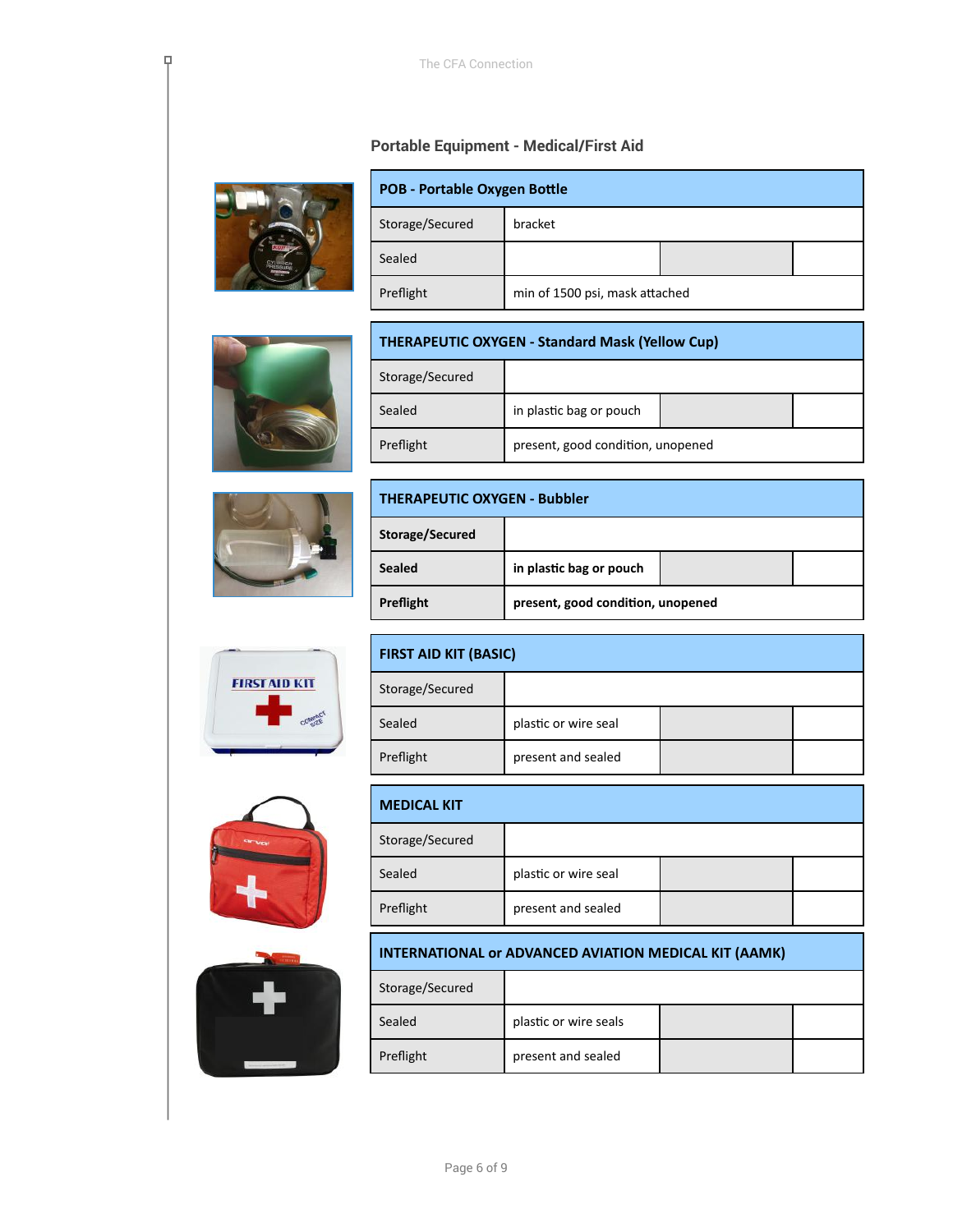

Ę.



| <b>AED</b>      |                                                     |  |
|-----------------|-----------------------------------------------------|--|
| Storage/Secured |                                                     |  |
| Sealed          | intact                                              |  |
| Preflight       | Indicator shows operation and batteries are charged |  |

## **GO TO KIT (typically connected to AED)**

| Storage/Secured |                                                     |  |  |
|-----------------|-----------------------------------------------------|--|--|
| Sealed          | no seal / intact                                    |  |  |
| Preflight       | Indicator shows operation and batteries are charged |  |  |

#### **Bloodborne Pathogens Kit (BBP) / Infection Control Kit (ICK)**

| Storage/Secured |                   |  |
|-----------------|-------------------|--|
| Sealed          | no seal / intact  |  |
| Preflight       | present, unopened |  |





# **TELE-MEDICAL UNIT MedAire Tempus (if applicable)** Storage/Secured Sealed not required Preflight present and in good condition

| <b>TELE-MEDICAL UNIT Aircare Access RVS (if applicable)</b> |              |  |  |
|-------------------------------------------------------------|--------------|--|--|
| Storage/Secured                                             |              |  |  |
| Sealed                                                      | not required |  |  |
| Preflight<br>present and in good condition                  |              |  |  |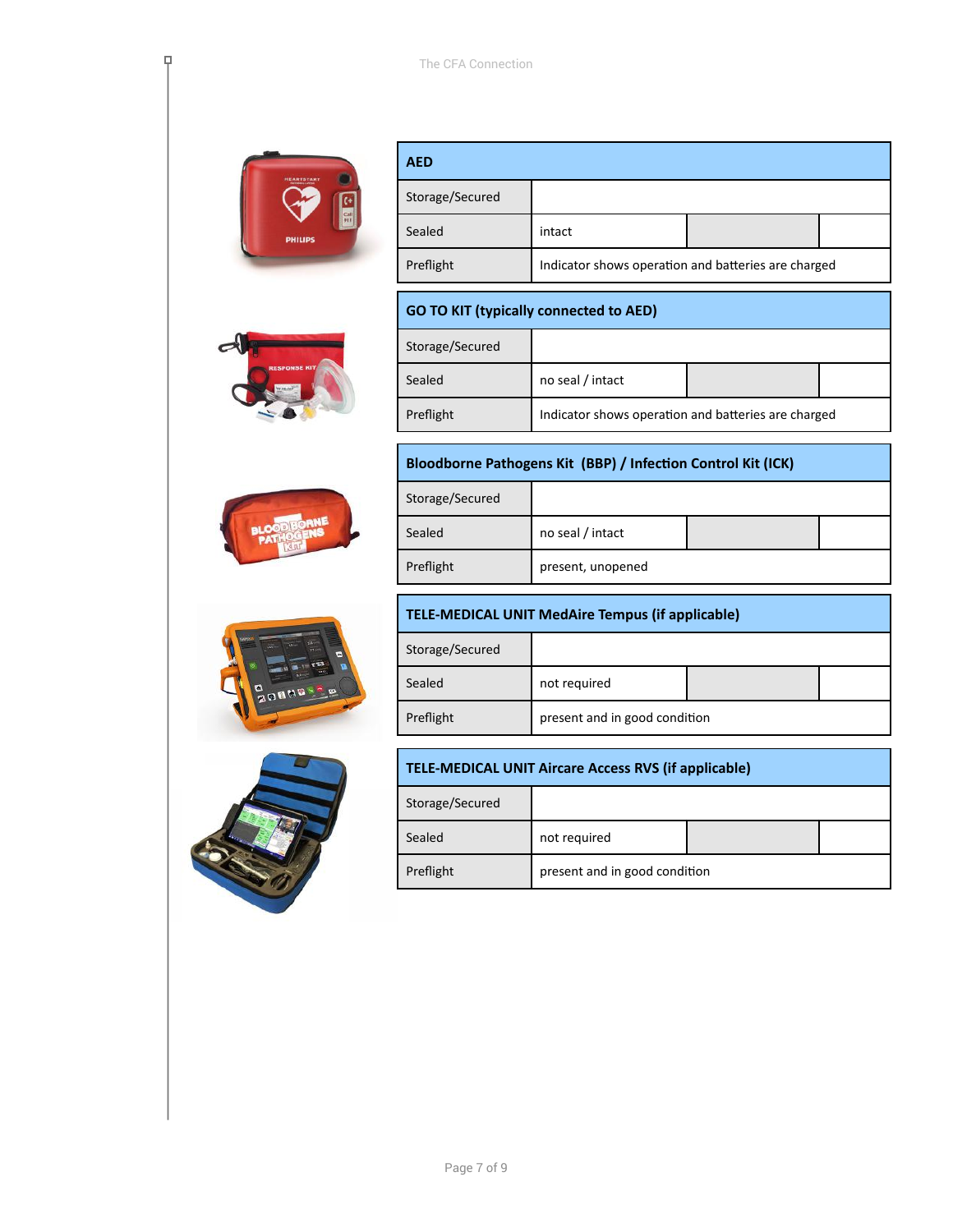## **Portable Equipment - Flight Deck**



P,

| <b>HALON Fire Extinguisher</b> |                                                   |                       |           |
|--------------------------------|---------------------------------------------------|-----------------------|-----------|
| Storage/Secured                | Mounted brackets                                  | Range                 | $3-15$ ft |
| Sealed                         | Wire or plastic<br>Seal through pull ring         | Duration              | 9 secs    |
| Preflight                      | Needle in green area of<br>gage, bracketed/sealed | <b>Types of Fires</b> | A B C     |



| <b>SMOKE HOOD (Not required)</b> |                          |          |        |
|----------------------------------|--------------------------|----------|--------|
| Storage/Secured                  |                          |          |        |
| Sealed                           |                          | Duration | 15 min |
| Preflight                        | Good condition<br>Sealed |          |        |



| <b>FLASHLIGHTS</b> |                                                         |
|--------------------|---------------------------------------------------------|
| Storage/Secured    |                                                         |
| Preflight          | present, secured and working properly (spare batteries) |

| $No. \Delta$ |  |
|--------------|--|
|              |  |
|              |  |

Н

| <b>CRASH AXE (Not required on aircraft 19 seats or less)</b> |                                 |  |
|--------------------------------------------------------------|---------------------------------|--|
| Storage/Secured                                              | bracketed with protective cover |  |
| Preflight                                                    | present, secure                 |  |
|                                                              |                                 |  |

| <b>LIFE VESTS</b> |                         |  |
|-------------------|-------------------------|--|
| Storage/Secured   |                         |  |
| Sealed            | pouch sealed            |  |
| Preflight         | Present, pouch unopened |  |



| <b>POB W/ SMOKE MASK</b> |                                                         |  |  |
|--------------------------|---------------------------------------------------------|--|--|
| Storage/Secured          | bracketed and face mask in pouch                        |  |  |
| Sealed                   |                                                         |  |  |
| Preflight                | minimum of 1500 psi, smoke mask attached in "quick don" |  |  |